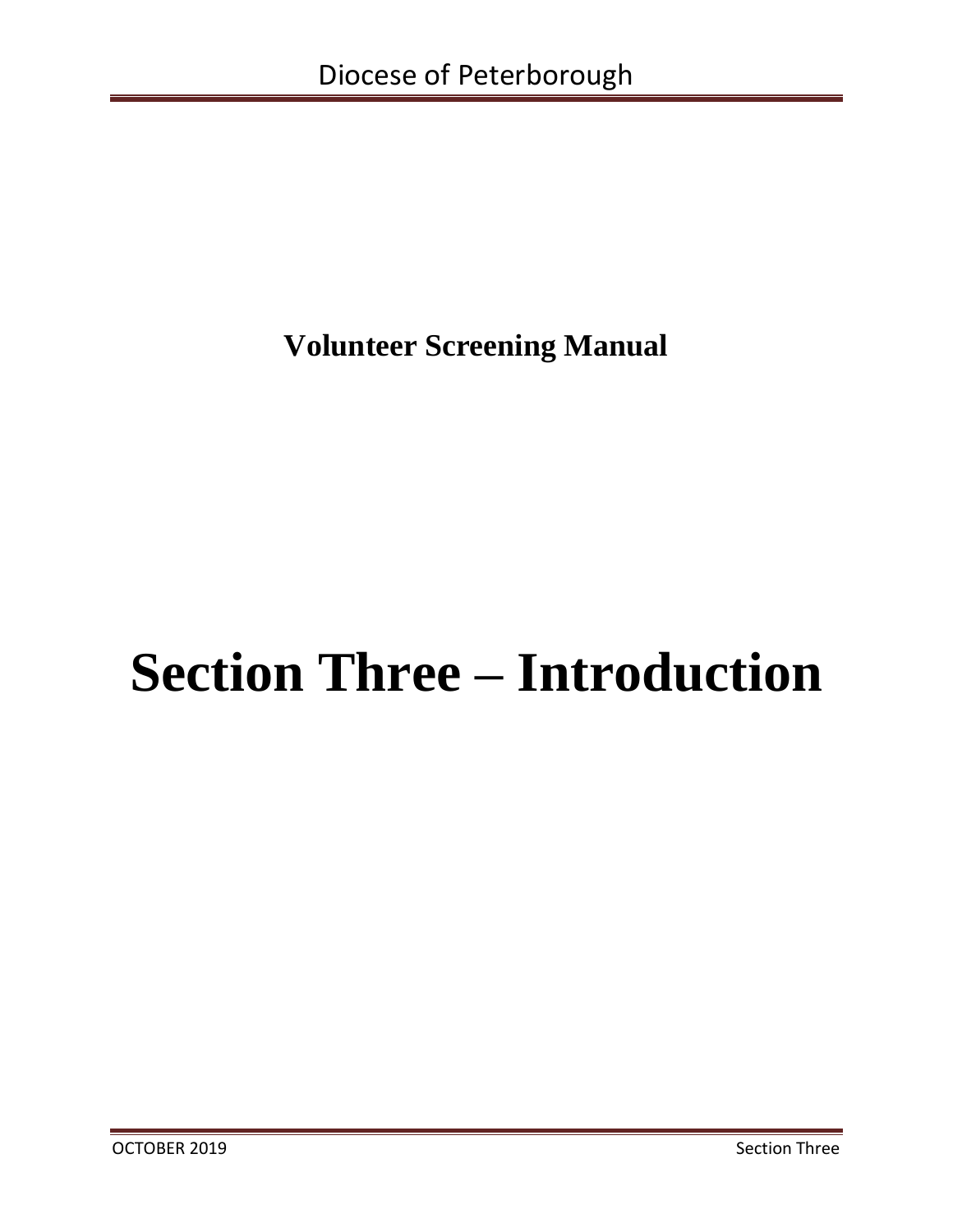# **Purpose**

The Volunteer Screening Manual is intended to assist parishes in the effective and appropriate management of volunteers. This manual provides policies and procedures relating to the screening of volunteers together with standardized forms that are to be used for the screening process. The purpose of the screening initiative is to protect all those, and most especially the vulnerable, for which ministry is provided. In so doing, parishes likewise fulfil their obligation to their volunteers by establishing safeguards to ensure their safety and protect their reputation.

#### **Screening Process**

Screening volunteers is a process designed to create and maintain a safe environment. This process involves identifying any activity or a ministry position that could place children, youth or other vulnerable persons at risk of being harmed.

The screening process involves assessing risk, writing out position descriptions, discerning the suitability of an individual for a volunteer position and subsequent training, supervision and evaluation of those involved. The process also ensures that the most appropriate match is made between the volunteer and the position.

#### **Terminology**

#### *Due Diligence*

The thoroughness and care that a prudent and reasonable person is expected to use in the evaluation of risks arising from a given activity.

#### *Duty of Care*

A general principle of civil law that requires an organization to do everything it reasonably can to adopt measures that care for and protect the participants. It is the moral, legal, and spiritual obligation that is owed to another, whether it is to the volunteer or to the recipient of the volunteer's ministry.

Page 1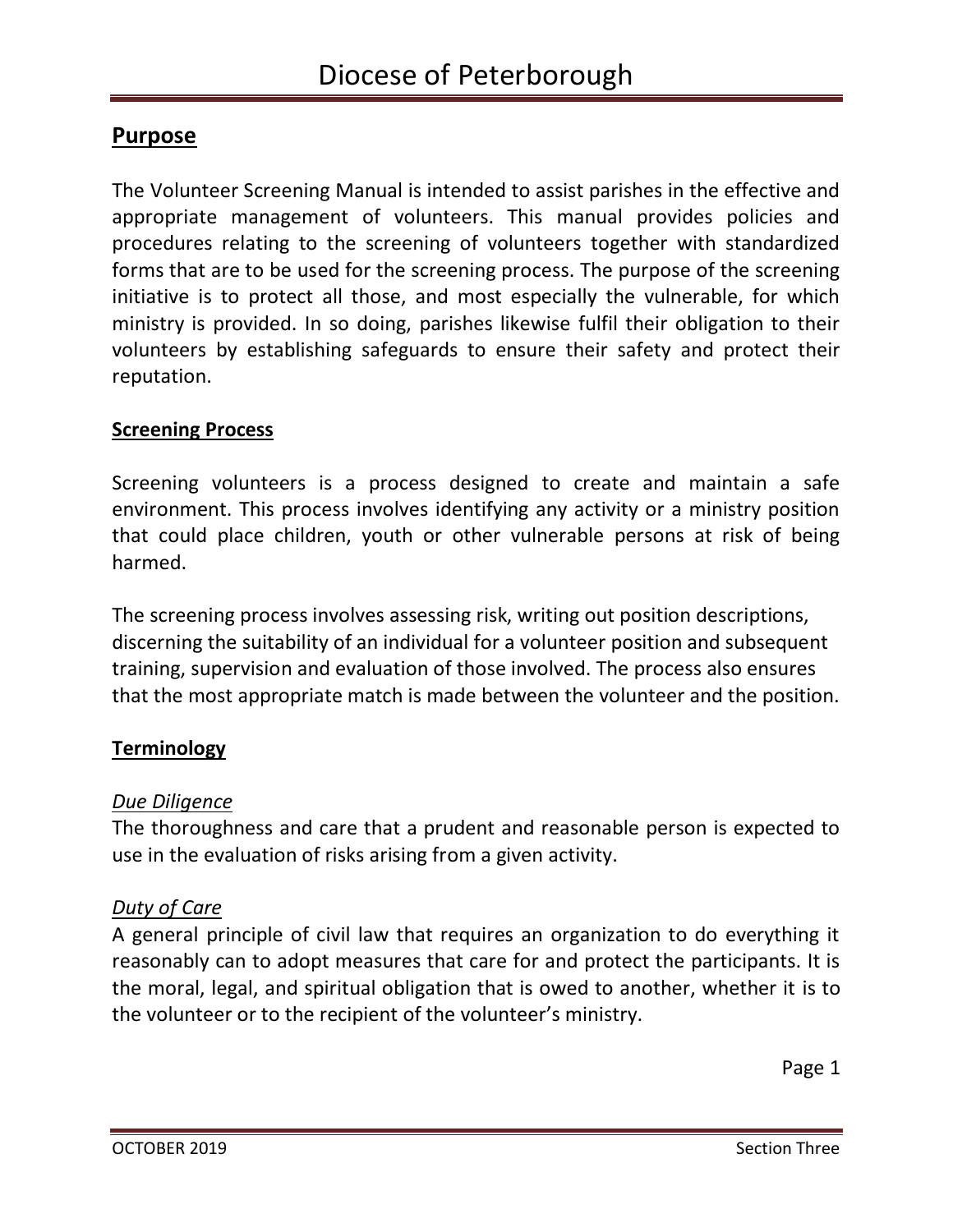# *Participants*

A generic term used to describe those who participate in programs or who receive services from ministries.

#### *Positions of Trust*

- 1. Situations in which someone has a significant degree of authority or decisionmaking power over another and/or unsupervised access to another person and to his or her property.
- 2. Situations which by their very nature involve the possibility of developing a close, personal relationship between individuals as in mentoring, counselling or home visitation programs.

#### *Risk Management*

Screening is an exercise in risk management. Upon an assessment of the possibilities of risk arising from programs, activities or services, steps are then taken to eliminate, prevent or minimize the risk.

#### *Vicarious Liability*

The liability an organization assumes for the actions of those who function on its behalf.

#### *Volunteer*

An individual, who chooses to undertake a ministry position or activity, provides this ministry for an individual or in the service of a parish or the Diocese who freely carries out the activity and does not receive a salary or wage for this service.

#### *Position Description*

A position description is an explicitly stated list of expectations and conditions under which a person functions as a volunteer.

#### *Vulnerable Person*

A vulnerable person is one who has difficulty protecting him or herself from harm and is at risk because of age, disability, or other circumstances such as emotional distress due to crisis or trauma.

Page 2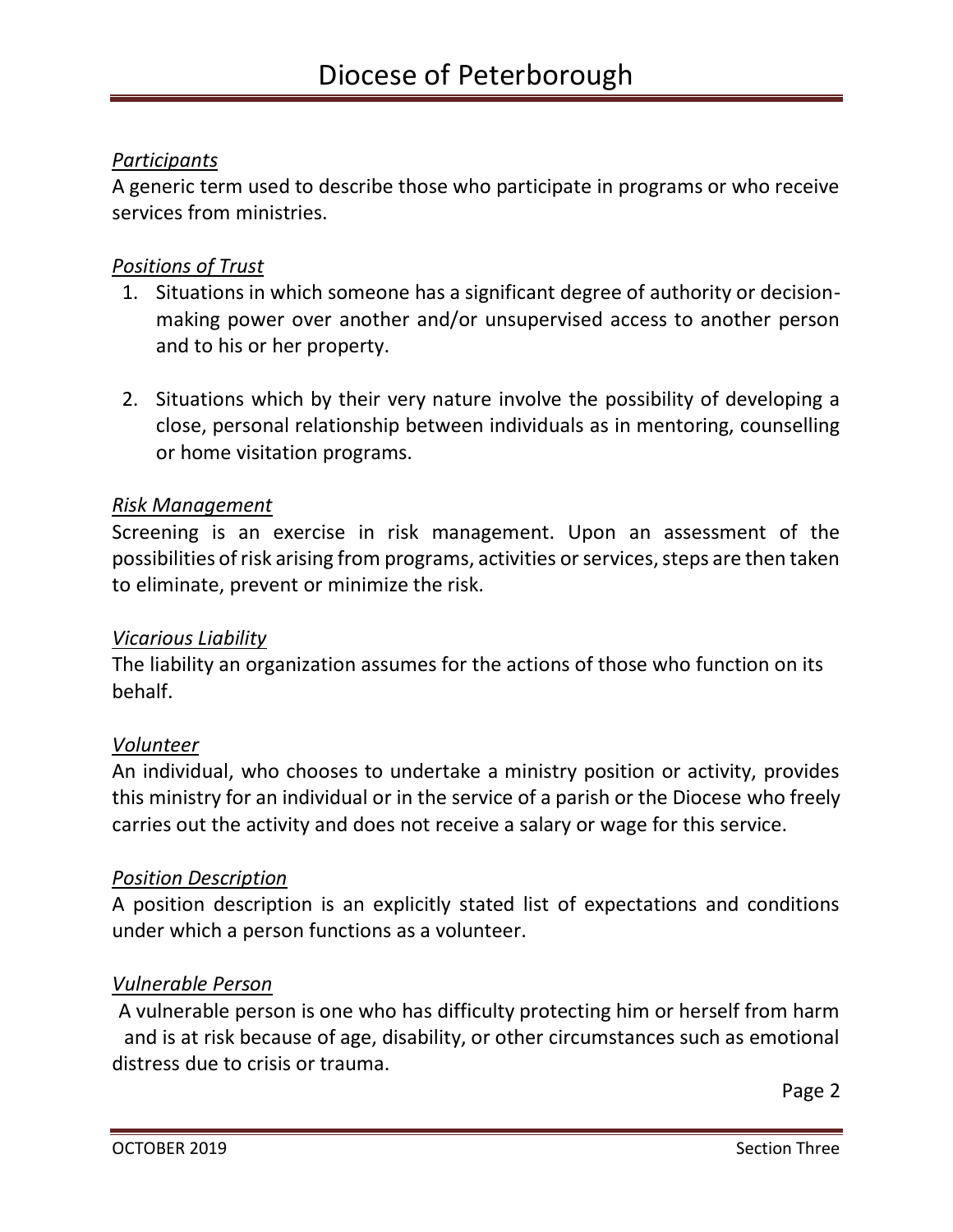# **Screening Committees**

Upon the recommendation and appointment by the pastor, two to three members of the parish are to serve on a screening committee. Members of the committee are to familiarize themselves with Diocesan policy and, the procedures for screening. All members of the initial Parish Screening Committee are to receive training organized by the Diocesan Screening Team in order to undertake the task of volunteer screening at the parish level.

#### *Tasks*

- together with the leaders or coordinators of each of the various ministries, develop position descriptions according to the examples presented in the manual
- determine the risk level of each of the ministries in the parish
- initiate the screening process beginning with volunteers involved in high risk ministries, in medium risk ministries and finally volunteers within low risk ministry positions
- ensure that each person completes a Volunteer Information Form
- schedule, conduct and document interviews for medium and high risk volunteers
- contact references
- request an Enhanced Police Information Check (EPIC) from Stirling Talent **Solutions**
- store a copy of the results of the Enhanced Police Information Check (EPIC) in the volunteers file
- together with the pastor, ensure the proper storage of all documentation
- be responsible for the training and implementation of the ongoing screening steps with the ministry leaders and provide support
- be familiar with the dismissal policies; provide the pastor with the necessary information and documentation when a volunteer is to be dismissed
- keep the pastor and the Diocesan Screening Committee informed of the progress of the parish and with the pastor complete the annual parish progress report.
- keep the manual updated
- attend all training sessions and workshops provided by the Diocese.

**Page 3 Page 3**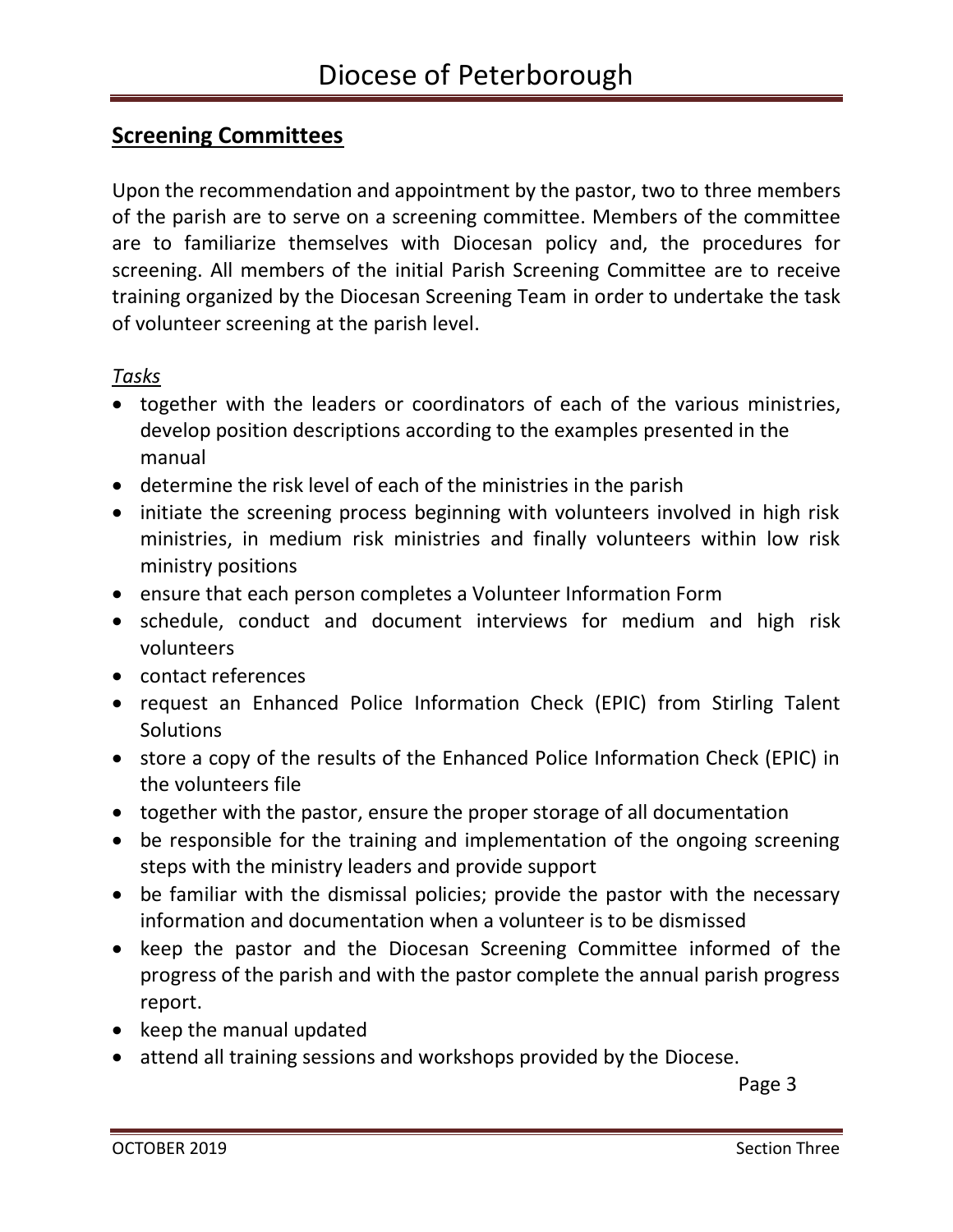# *Qualifications*

- a practicing Catholic
- responsible, trustworthy, reliable and flexible
- skilled at organizing, interviewing and listening
- able to maintain confidentiality
- some volunteer experience

# *Orientation and Training*

- the Diocesan Screening Committee is to provide orientation and training for all original Parish Volunteer Screening Committee members
- the Diocesan Screening Committee with the assistance of Parish Volunteer Screening Committee members are to help train new Parish Volunteer Screening members

# *Supervision and Evaluation*

- the Screening Parish Committee is directly responsible to the pastor
- the pastor has the responsibility of evaluating the Parish Screening Committee members

# *Risk Assessment and Screening Requirements*

• members of the screening committee are to be screened by the pastor according to the procedures required for those in high risk positions

# **Organization Liability Insurance**

Several Catholic organizations within the Diocese provide services in the parish and/or the community. These Catholic organizations will have liability insurance that pertains directly to the volunteers within their organization. These Catholic organizations are not covered under the Diocese of Peterborough property or general liability program. These Catholic organizations are not screened by the Parish Screening Committee. If any member of one of these Catholic organizations should apply to volunteer for a parish ministry not associated with their specific group, these persons are required to be processed by the Parish Screening Committee.

Page 4